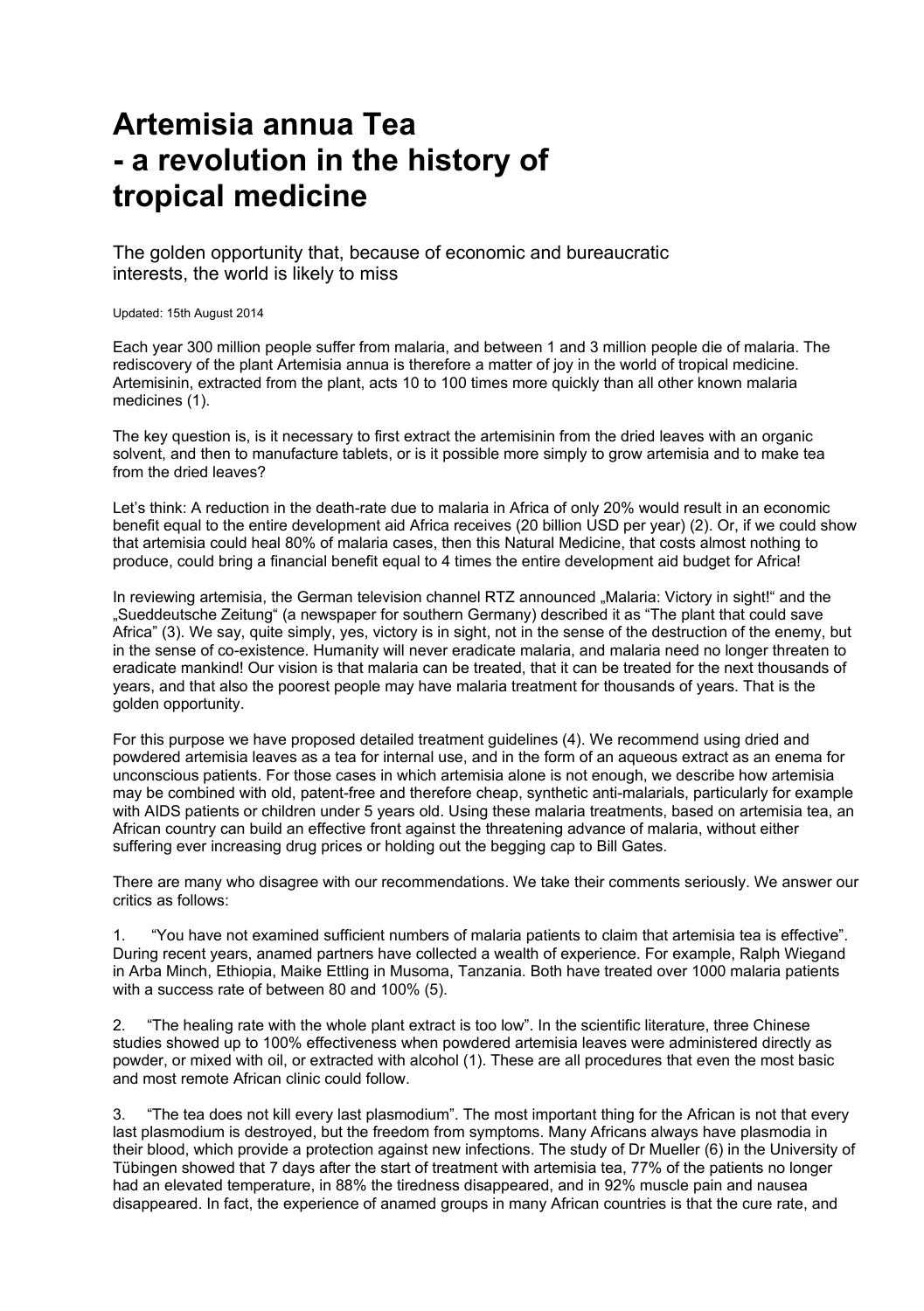the rate of loss of symptoms, is much higher than this. If at this stage the patient has not recovered, at least he should now have enough strength to walk to the nearest clinic for a full medical examination to determine what his disease really is. (In the Congo that could easily be 100 km (7), or in Amazonia a 3 day journey by boat (8)).

4. "The artemisinin level in the blood is too low. To treat malaria properly, patients would have to drink 20 litres of tea every day". The University of Tübingen (6) has shown that after drinking 1 litre of artemisia tea each day for 7 days, antimalarial effective blood levels were reached. Volunteers that drank tea made from 9 grams of dried artemisia leaves had a peak plasma level of 240 nanograms of artemisinin per ml. This is 26 times higher than the minimum artemisinin concentration required for growth inhibition of Plasmodium falciparumin vitro (14). This university, however, does not recommend artemisia tea for the treatment of malaria because, within four weeks of being treated many patients in the clinical study suffered a new malaria attack. This may, however, be due to new infections. We would like to point out that artemisinin has a very short half-life, only 1½ hours, in comparison with, for example, Fansidar, which has a half-life of up to 3 weeks! For this reason we insist that the tea is drunk for 7 days, even sometimes 12 days, and that everything possible be done to prevent a new infection.

It is also important to remember that the artemisinin in artemisia tea has the additional effect of strengthening the immune system (1). Many patients, including those who suffer from quite different diseases such as typhoid fever, AIDS, rheumatism or bronchitis, tell us that, after drinking the tea, they feel new strength.

5. "Worldwide the greatest fear is that the malaria parasite might develop resistance to artemisinin, and this danger will increase through the use of artemisia tea. That would render the last weapon in the fight against malaria useless". We also share this concern, but we have absolutely no fear that by using artemisia tea we are increasing this risk. The tea has been used in China for 2000 years, without resistance developing. Now the pharma industry has become involved. Drug companies have isolated artemisinin and produced tablets of this single antimalarial component, and in less than 20 years the first signs of resistance have been observed (9). If artemisinin were to become ineffective, then, sorry, it is industry and not natural herbal therapy that would be to blame.

Throughout history there is in fact no record of any parasite becoming resistant to a whole plant extract. For example, there is resistance to synthetically made chloroquine, but tea made from the bark of the cinchona tree is just as effective today as it has been for hundreds of years.

6. With modern artemisinin based drugs we have an absolutely reliable therapy for malaria – why use a primitive tea? In our opinion, the opposite is true! Firstly, a tea made of home-grown artemisia can be trusted much more than tablets bought in a pharmacy in a tropical country. Artemisinin or its derivates (e.g. artesunate, dihydro-artemisinin) worldwide are expensive and not available in sufficient quantities. This has proved to be the ideal situation for the illegal production of counterfeit medicines. (See "Manslaughter by Fake Artesunate", 15). That means that these firms add just enough of the declared ingredients, maybe as low as 1%, so that the tablets pass the quality checks. This is tantamount to murder. It also gives the malaria plasmodia every opportunity to develop resistance. In contrast, the characteristic taste of artemisia tea is such that no fakes have ever yet been reported.

Secondly, today, even the majority of Artemisinin Combination Therapy (ACT) drugs (i.e. isolated artemisinin combined with another antimalarial drug) sold in Vietnam and Cambodia are fakes (12)!

Thirdly, in ACT preparations, we have two different antimalarial drugs that have different half-lifetimes in the blood. The ACT drug is usually taken during 3 days. The first component is a artemisinin derivate that always has a half-life of one to two hours. This means, on the evening of the third day, there is no more artemisinin in the blood of the patient. The second drug however is lumefantrine with a half-life of 5 days, or even mefloquin with a half-life of 3 weeks! This means, if a patient takes the artemisinin derivate + lumefantrine, on day 4 to day 9 he has only lumefantrine in his blood. If he takes the combination artemisinin derivate plus mefloquin, on day 4 to day 25 he has only mefloquin in his blood, and sub-therapeutic doses of it many weeks more. This means that if a person is bitten by a mosquito during this later "window" period, (and many patients are bitten by mosquitoes every day) the plasmodium encounters only a monotherapy. The plasmodium has, therefore, enough time to develop resistance to this second product. We quote, "reports of treatment failure emerged soon after artemether – lumefantrine was introduced in Zanzibar, with genetic evidence for selection of lumefantrine resistant parasites" (16).

It is, therefore, absurd to demand that we do not use artemisia tea to treat malaria so as not to endanger the effectiveness of the tablets: the artemisia tea is a far more sustainable solution!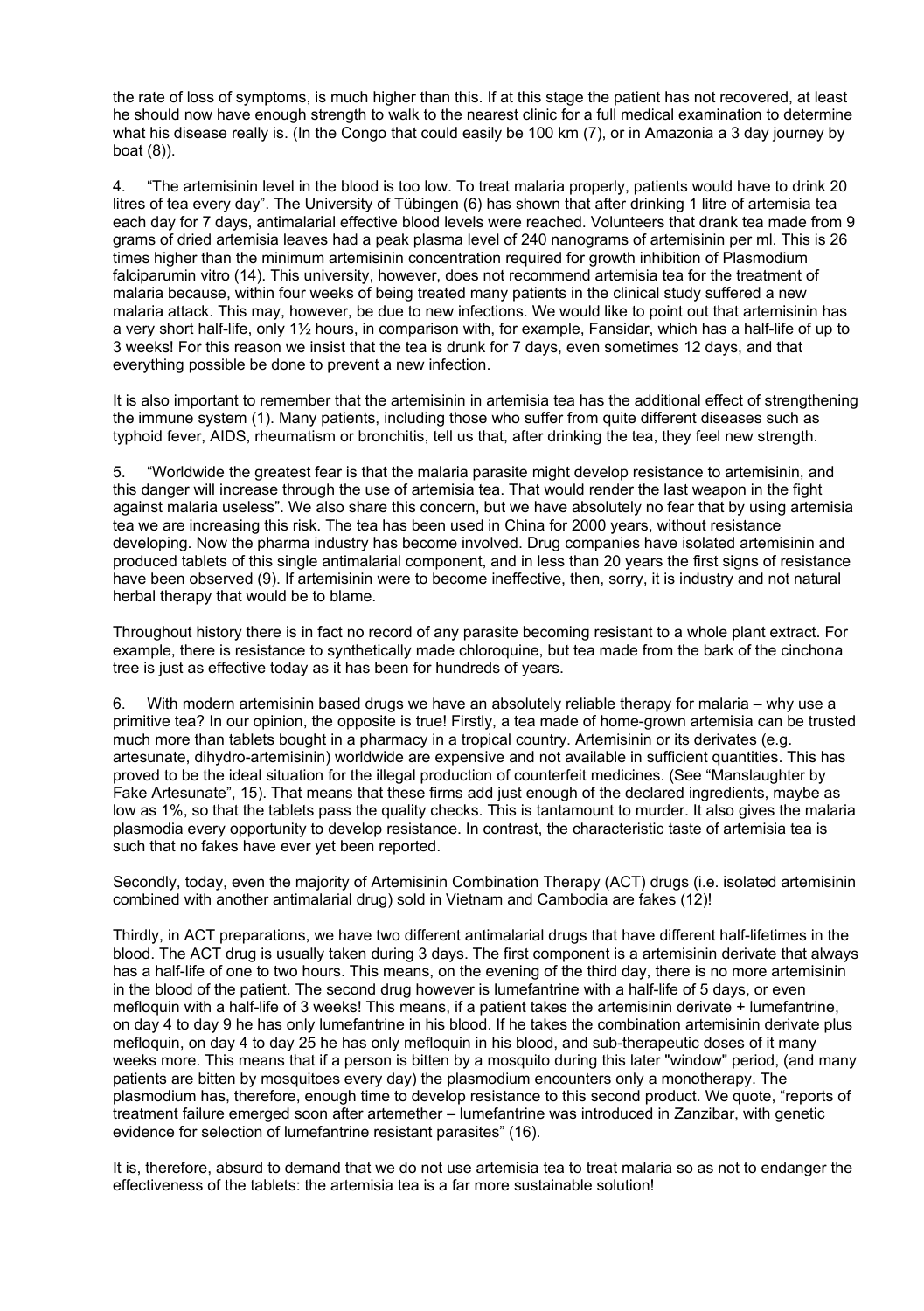7. "Compared with the use of a single isolated substance, the effect of a whole extract cannot be accurately quantified and therefore gives too many uncertainties". We should learn from history. For decades scientists have condemned valerian tincture because no single, effective substance could be isolated. The conflict was resolved by the acknowledgement that valerian tincture is only effective because of the synergy of all the various constituents, and to isolate one ingredient makes no sense. Many independent scientists confirm that this is also true for artemisia tea (13).

8. "Artemisia tea is a monotherapy and should therefore not be used." Artemisia tea is certainly no monotherapy. Antimalarial substances in the plant include artemetin, casticin, chrysoplenetin, chrysosplenol-D and cirsilineol (1). The effectiveness of the tea depends upon the synergistic effect of 29 sesquiterpenes, 36 flavonoids und a variety of essential oils (1). The effect of artemisia tea depends only to a low extent on the artemisinin content. It has even been demonstrated several times that extracts from the tea containing no artemisinin at all are still effective against malaria. There are in fact varieties of artemisia that contain no artemisinin at all, and are still effective in treating malaria, e.g. A. absinthium, abrotanum and afra.

9. "After 6 months the dried leaves have lost most of their artemisinin content and are then useless. We have shown that the artemisinin content of a properly dried sample of artemisia tea remains stable for three years. The research scientist Dr. Pedro Mellilo of the University of Campinas in Brazil has even shown that, in a properly stored sample the artemisinin content actually increases with time, as a result of the conversion of the precursors (8). We in anamed take care to ensure that our African partners dry and store their artemisia tea properly.

10. "anamed should recommend that people in Africa grow artemisia only for sale to industry." There is today a worldwide shortage of artemisinin. The price of isolated artemisinin has exploded, because farms cannot produce enough artemisia leaves. It is in our view irresponsible, out of the available harvest, only to extract the artemisinin and to throw the rest of the plant away. The precursor of artemisinin, artemisinin acid, can be present in the plant in a concentration eight times higher than artemisinin itself (1), but in extracting artemisinin alone this is all thrown away. Many more people could be treated if these same plants were used for artemisia tea. African farmers can sell their dried tea as a medicine for around 20 Euro per kilo to hospitals but for less than half a Euro to the pharmaceutical industry (our experience in Tanzania).

11. "In comparison to tablets, it is too difficult to measure the correct dosage of tea." In our anamed publications we have clearly defined the minimum quality of "Artemisia annua anamed" tea. Artemisia tea can be given in dosages that are just as precise as those for tablets. Anamed Tanzania fills artemisia tea manually into tea-bags. Anamed South Africa uses a machine to fill tea bags or capsules, and now produces 3 tonnes a year (10).

Our work would be made very much easier, if:

1. African governments were more interested in the health of their people and the economic development of the country, rather than government income. When a commercial drug is imported, the government receives income from two sources; the import tax and the registration fee. When a Natural Medicine is produced locally, the government can only benefit, at most, from a low registration fee. For example, governments have much more income from imported Voltaren for rheumatism treatment, than from locally produced chilli ointment. This is equally true for the import of Coartem to treat malaria, as compared with if local clinics grow and use artemisia tea.

2. The WHO were to free itself from the tentacles of industry, by having its administration costs paid out of public funds and not by courtesy of the pharmaceutical industry. The world urgently needs an independent WHO, not a WIO (World Industry organization)! The WHO would appear to be so poor that it receives a fee of one million USD, just for acting as an intermediary for the supply of Coartem to Kenya, according to the Kenyan newspaper Daily Nation (11). How could the WHO possibly have any interest in healing plants or conduct any research in this area, when for putting counter-arguments in their favour they receive so much money from industry? And, worldwide, how can doctors remain neutral and advise their patients with a clear conscience, when they are legally obliged to give recommendations that arise out of such vested interests?

3. University research worldwide were to be paid out of public funds, so that it became more problem orientated than product orientated in the interests of the pharma industry.

In summary, artemisia tea is ready for the market, not from big industry but in a way that thousands of small projects can take on. Anamed does not patent anything. Only this way can tropical countries develop their own production capability. A European military organisation offered to finance our research, on condition that we did not publish the results. We declined this generous offer!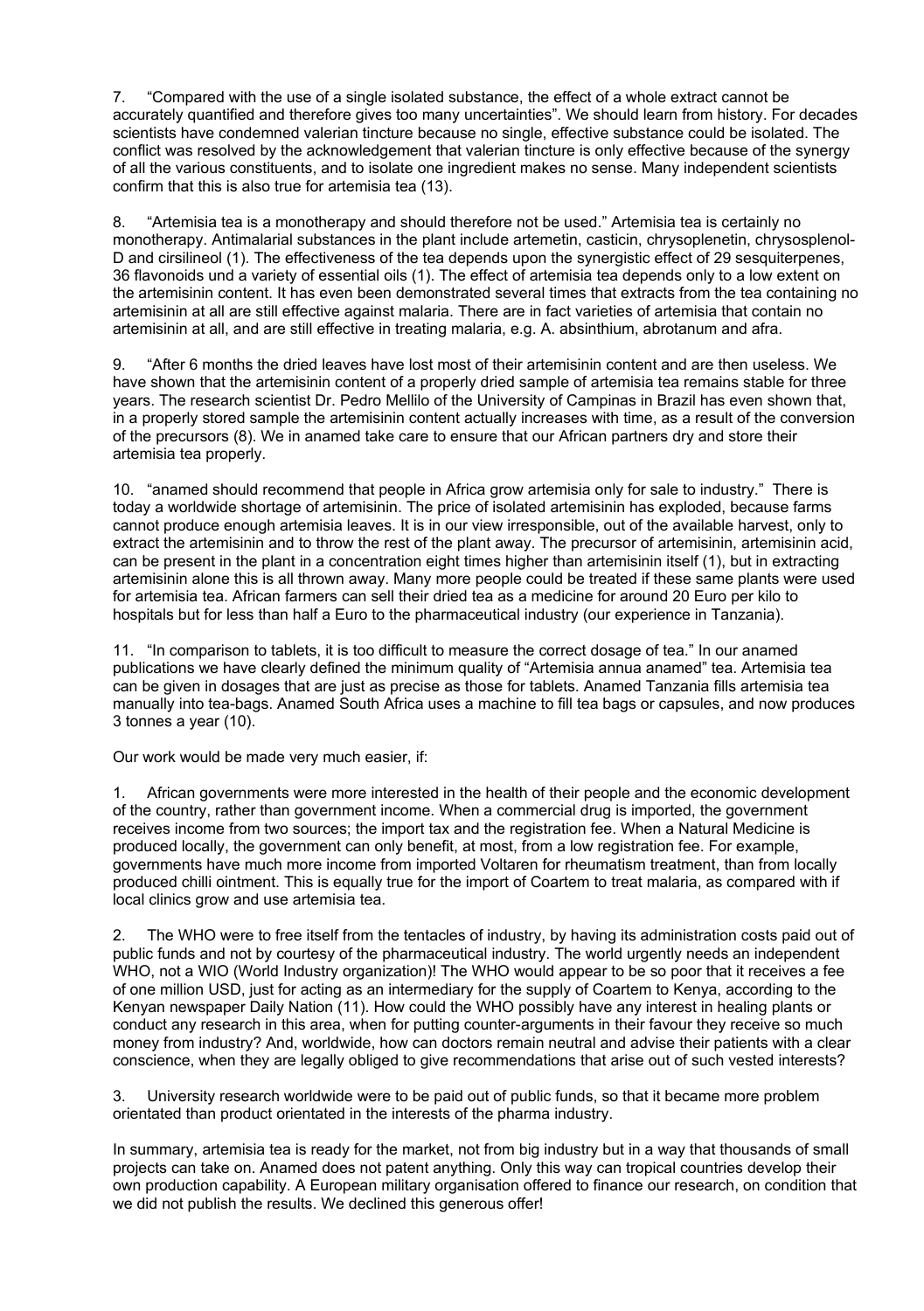Anamed offers humanitarian organisations worldwide: 1) freedom to grow appropriate varieties of artemisia without the payment of any royalties, 2) freedom to use artemisia tea without the payment of royalties and 3) access, completely free of charge, to the instructions for its use for the treatment of malaria and other diseases (available on the internet www.anamed.net).

On the other hand, as is clear from our series of books "Natural Medicine in the Tropics", anamed is not fixed on one single plant. We encourage all countries to examine further locally available antimalarial plants, for use alone or in combination with Artemisia annua. RITAM has recorded over 1000 medicinal plants that are used for malaria. We look forward to the results of research that is being conducted in many tropical countries into their locally available medicinal plants. Some of these may in the future be used in a combination with Artemisia annua, which would be an example of "herbal combination therapy" (HCT). For the few cases in which artemisia tea alone is not effective, such an HCT could be the answer.

Acknowledgement: We thank all those who have contributed to us being able to reach this position, particularly scientists, doctors and thousands of patients.

Anamed partners look after 650 artemisia fields in 75 countries.

Dr Hans-Martin Hirt, anamed (Action for Natural Medicine), Schafweide 77, 71364 Winnenden, Germany Web: www.anamed.net

Copyright: anamed. This means that humanitarian organisations are free to photocopy this text and to use it for educational purposes. The text may not be used to support any claims of industry.

## References:

1. Willcox, Merlin et al (2004) "Artemisia annua as a Traditional Herbal Antimalarial" in "Traditional Medicinal Plants and Malaria", CRC Press Washington, pp43-59.

2. WHO, (2000) "Economic costs of Malaria....", Press Release WHO /28, 25 April 2000.

3. Süddeutsche Zeitung, 21.12.2004, "Ein Kraut gegen den Killer" page 3.

4. see www.anamed.net.

 5. Wiegand, Ralph, Arba Minch, Ethiopia, and Ettling, Maike, Musoma, Tanzania, personal communications, April 2006.

 6. Mueller, Markus et al, Transactions of the Royal of Tropical Medicine and Hygiene (2004), 98, pp318- 321.

7. Hirt, Hans-Martin: Report of the visit to Bokungu-Ikela, D. R. Congo, 12/2003.

8. Melillo, Pedro, University of Campinas, Letter to RITAM , 11.03.2006.

 9. Afonso, A et al, (2006). "Malaria parasites can develop stable resistance to Artemisinin..." Antimicrobial Agents and Chemotherapy 50: pp480-489 cited in "The world of Artemisia", Royal Tropical Institute, Netherlands, 2006.

 10. Example: Mirmed tea 35 g in 14 tea bags, Emseni Farming, (mail@ksb.org.za) and Malarlife capsules (www.malarlife.dfl.org.za).

 11. Daily Nation, Newspaper in Kenya, April 14, 2005:"Factions differ over drug tender" "But pharmaceutical sources accuse WHO of pushing Coartem because as a procurement agency for the country it will be paid a three per cent agent fee by the buying country. Kenya will use a total of \$ 34 million a year for purchasing the drug and therefore WHO will get approximately \$1 million."

 12. Gathura, Gatonye, (2005), "Counterfeits hit new malaria drugs", The Daily Nation newspaper, Kenya, 17 Nov. 2005.

 13. Duke, James R, (2005), Chemical and Engineering News, May 2, Vol. 83, No 18, pp4-5. (James Duke is the author of the famous Duke Phytochemical and Ethnobotanical Database.)

 14. Heide, Lutz, (2006), "Artemisinin in traditional tea preparations of Artemisia annua", Trans. Of the Royal Society of Tropical Medicine and Hygiene, Vol. 100. Issue 8, p 802.

 15. Newton, Paul et. al., (2006), « Manslaughter by Fake artesunate in Asia – Will Africa Be Next ?", Plos Medicine, Vol.3, Issue 6, p e197 www.plosmedicine.org.

 16. Duffy, Patrick E and Mutabingwa Theonest K, (2006), Artemisinin Combination Therapies, The Lancet, 367, pp 2037-2039

APPENDIX:

1.The mueller study shows that 9 g of artemisia tea per day is not better than 5 g. So we can abandon the idea that Artemisia tea is only an empty plant with not enough Artemisinin in it...otherwise, if there would not be enough antimalarial efficacy in it,9 g per day would show a far better result than 5 g.